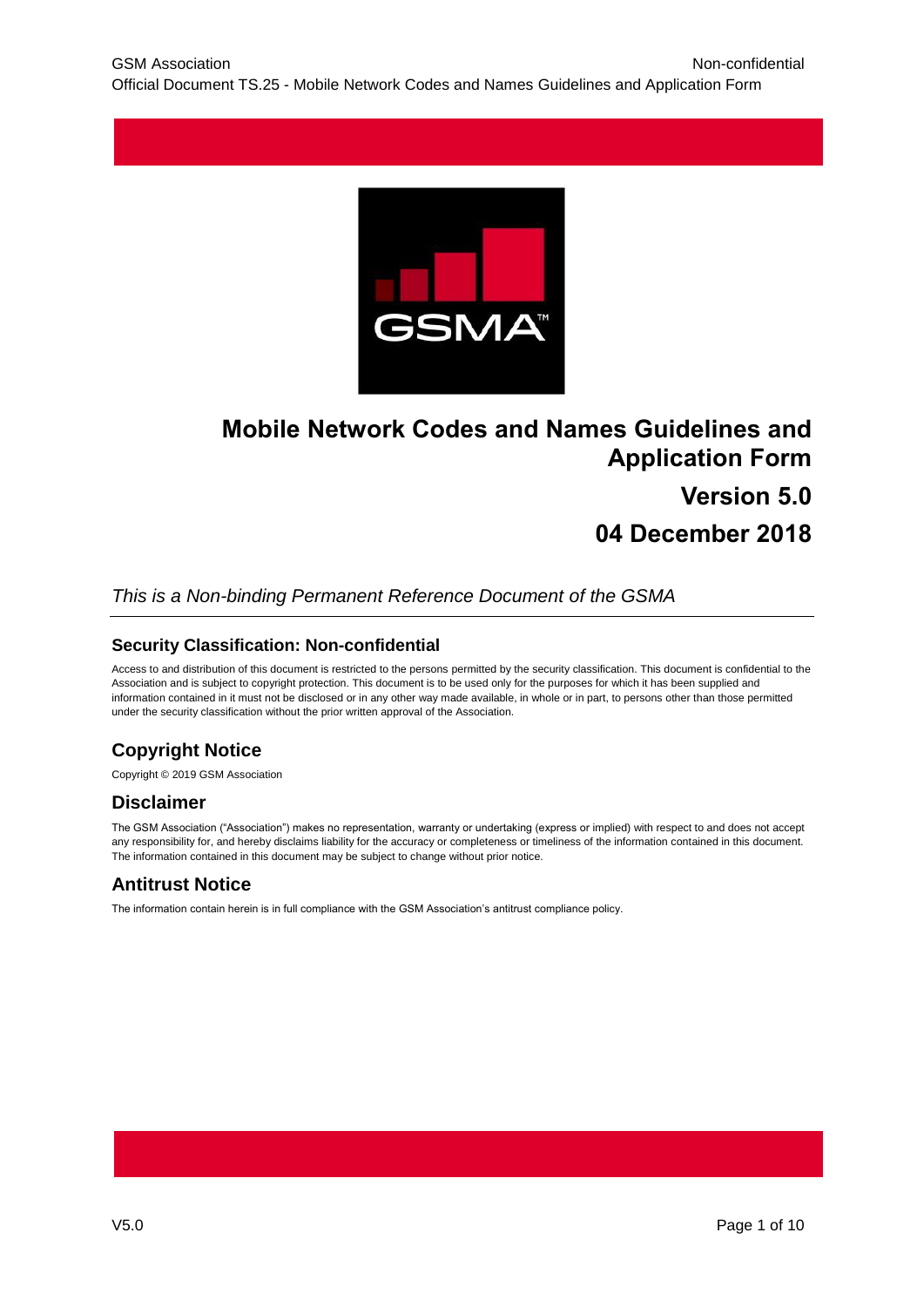# **Table of Contents**

| 1            | <b>Scope</b>                                                             | 3               |  |  |  |  |  |
|--------------|--------------------------------------------------------------------------|-----------------|--|--|--|--|--|
| $\mathbf{2}$ | <b>Disclaimer</b>                                                        | 3               |  |  |  |  |  |
| 3            | <b>Registration Process</b>                                              |                 |  |  |  |  |  |
|              | 3.1<br>Input Form                                                        | 4               |  |  |  |  |  |
| 4            | <b>Application Form Guidance</b>                                         | 4               |  |  |  |  |  |
|              | 4.1<br><b>Country Initials</b>                                           | 5               |  |  |  |  |  |
|              | 4.2<br><b>GSM Association Organisation Name</b>                          | 5               |  |  |  |  |  |
|              | <b>TADIG Code</b><br>4.3                                                 | 5               |  |  |  |  |  |
|              | Mobile Network Name (Network)<br>4.4                                     | 5               |  |  |  |  |  |
|              | 4.5<br>Presentation of Country Initials and Mobile Network Name (PPCI&N) | 5               |  |  |  |  |  |
|              | 4.6<br><b>Abbreviated Network Name</b>                                   | 6               |  |  |  |  |  |
|              | 4.7<br>Type of Network (Net Type)                                        | 6               |  |  |  |  |  |
|              | <b>GSM</b><br>4.7.1                                                      | 6               |  |  |  |  |  |
|              | 4.7.2<br>Recommended format: GSM-SAT                                     | 6               |  |  |  |  |  |
|              | 4.7.3<br>Recommended format: WCDMA Technology                            | $6\phantom{1}6$ |  |  |  |  |  |
|              | 4.7.4<br><b>LTE</b>                                                      | 6               |  |  |  |  |  |
|              | 4.7.5<br>Recommended format: TD-SCDMA                                    | 6               |  |  |  |  |  |
|              | 4.7.6<br>Non-GSM Technology - Frequency Band                             | 6               |  |  |  |  |  |
|              | 4.8<br>Mobile Country Code (MCC)                                         | $\overline{7}$  |  |  |  |  |  |
|              | Mobile Network Code (MNC)<br>4.9                                         | $\overline{7}$  |  |  |  |  |  |
|              | 4.10 (U)SIM Header                                                       | $\overline{7}$  |  |  |  |  |  |
|              | 4.10.1 Syntax of the (U)SIM Header                                       | $\overline{7}$  |  |  |  |  |  |
| 5            | <b>Data Syntax Rules</b>                                                 | 8               |  |  |  |  |  |
|              | 5.1<br><b>Character Encoding</b>                                         | 8               |  |  |  |  |  |
|              | Rules for the creation of the data in all fields<br>5.2                  | 8               |  |  |  |  |  |
|              | 5.2.1<br><b>Mandatory Syntax Checks</b>                                  | 8               |  |  |  |  |  |
| 6            | <b>ITU Reference Documents &amp; Contact Information</b>                 | 9               |  |  |  |  |  |
|              | <b>Annex A</b><br><b>Document Management</b>                             | 10              |  |  |  |  |  |
|              | A.1<br><b>Document History</b>                                           | 10              |  |  |  |  |  |
|              | Other Information                                                        | 10              |  |  |  |  |  |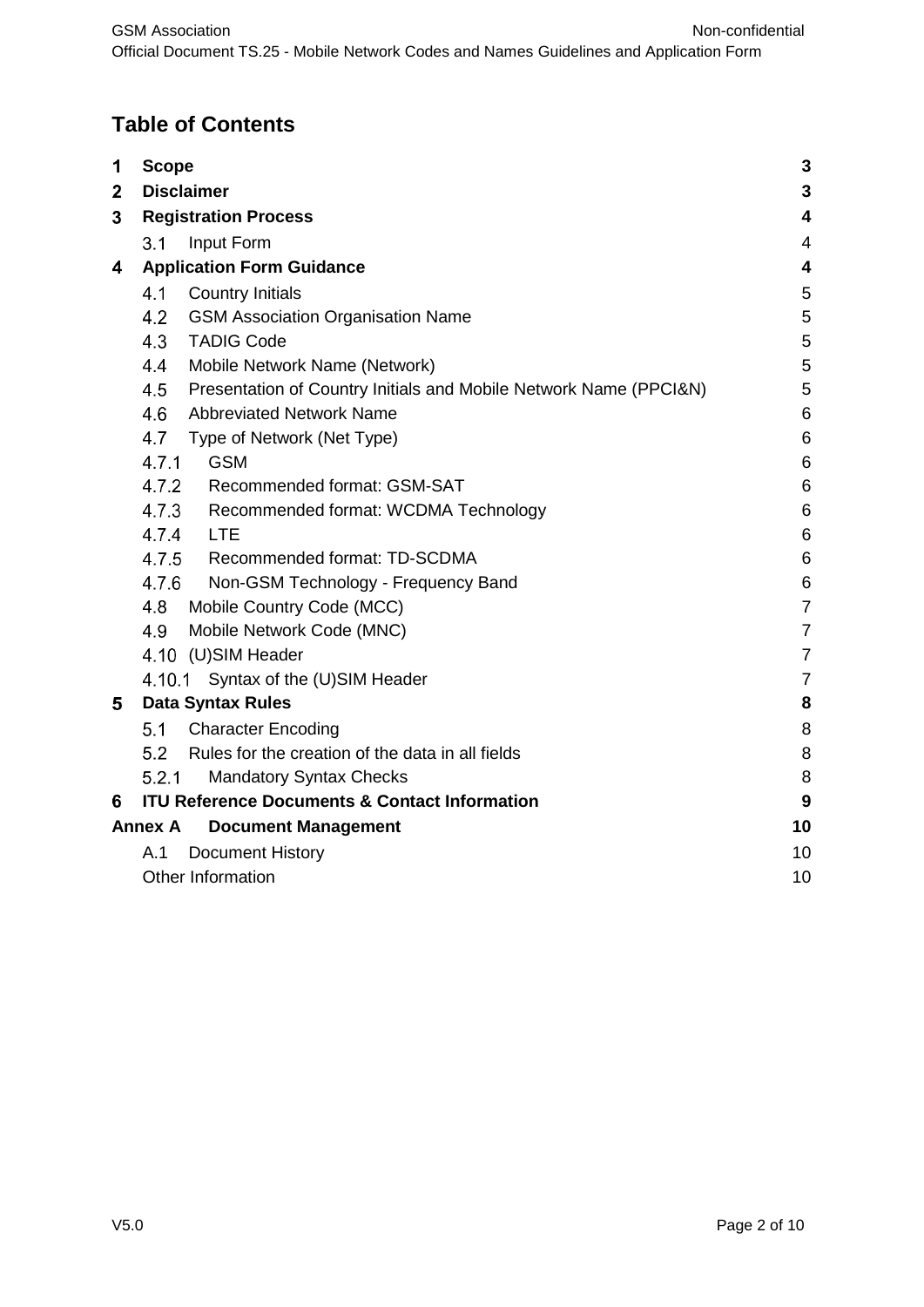# <span id="page-2-0"></span>**Scope**

During network selection, GSM mobile equipment (such as mobile devices, tablets, etc.) displays information regarding the network, or networks, available and the country in which the network/s are operating.

This permanent reference document (PRD), details the nature, structure and handling of the "Mobile (Network) Codes and Names" (TS.25 formerly SE13), how it can be submitted by Mobile Network Operators and how it is presented and made available to those wishing to receive the data. The primary purpose of collating and making available the network codes and names is to provide terminal vendors with network details to be displayed to users on mobile devices on the display or within the network selection menu.

In addition, entries for (U)SIM headers (part of the ICCID) are collected and presented to aid SIM Card identification

**Note**: Satellite compatible mobile stations are handled in accordance with GSMA SSC Network Selection Documents and hence the display requirements may differ from terrestrial-only mobile stations.

Any mobile equipment manufacturer unable to accommodate a specific network operator's country initials and name should contact that network operator in the first instance.

The data presented includes the following information:

- 1. GSM Association Organisation Name
- 2. Mobile Network Name: Name of the Mobile Network as chosen by the GSM Association Member Organisation
- 3. Country Initials
- 4. Presentation of Country Initials and Mobile Network Names used for network selection (PPCI&N)
- 5. Abbreviated Mobile Network Name (maximum of 8 characters, including hyphen, space, slash etc.)
- 6. Type of Network (GSM900/GSM1800/GSM1900, Dual band, GSM-SAT, LTE)
- 7. Mobile Country Code (MCC): Code as specified in [ITU T E.212](https://infocentre2.gsma.com/gp/wg/TS/OfficialDocuments/TS.25%20Mobile%20Network%20Codes%20and%20Names%20Guidelines%20and%20Application%20Form%20v5.0%20(Current)/TS.25%20v5.0.docx#_Reference_Documents)
- 8. Mobile Network Code (MNC) as allocated by the National Administration and specified in **ITU T E.212**
- 9. (U)SIM Header (ICCID) as registered with **ITU E.118** as agreed and provided by the National Administration
- 10.TADIG Code as allocated by IDS (Interoperability Data Specifications and Settlement Group)

# <span id="page-2-1"></span>**Disclaimer**

Important: All information submitted to GSM Association is registered as it is made available. The GSM Association assumes no responsibility for the correctness of this information. The submitting member organisation is responsible for complying with the rules and procedures described and mentioned in this document.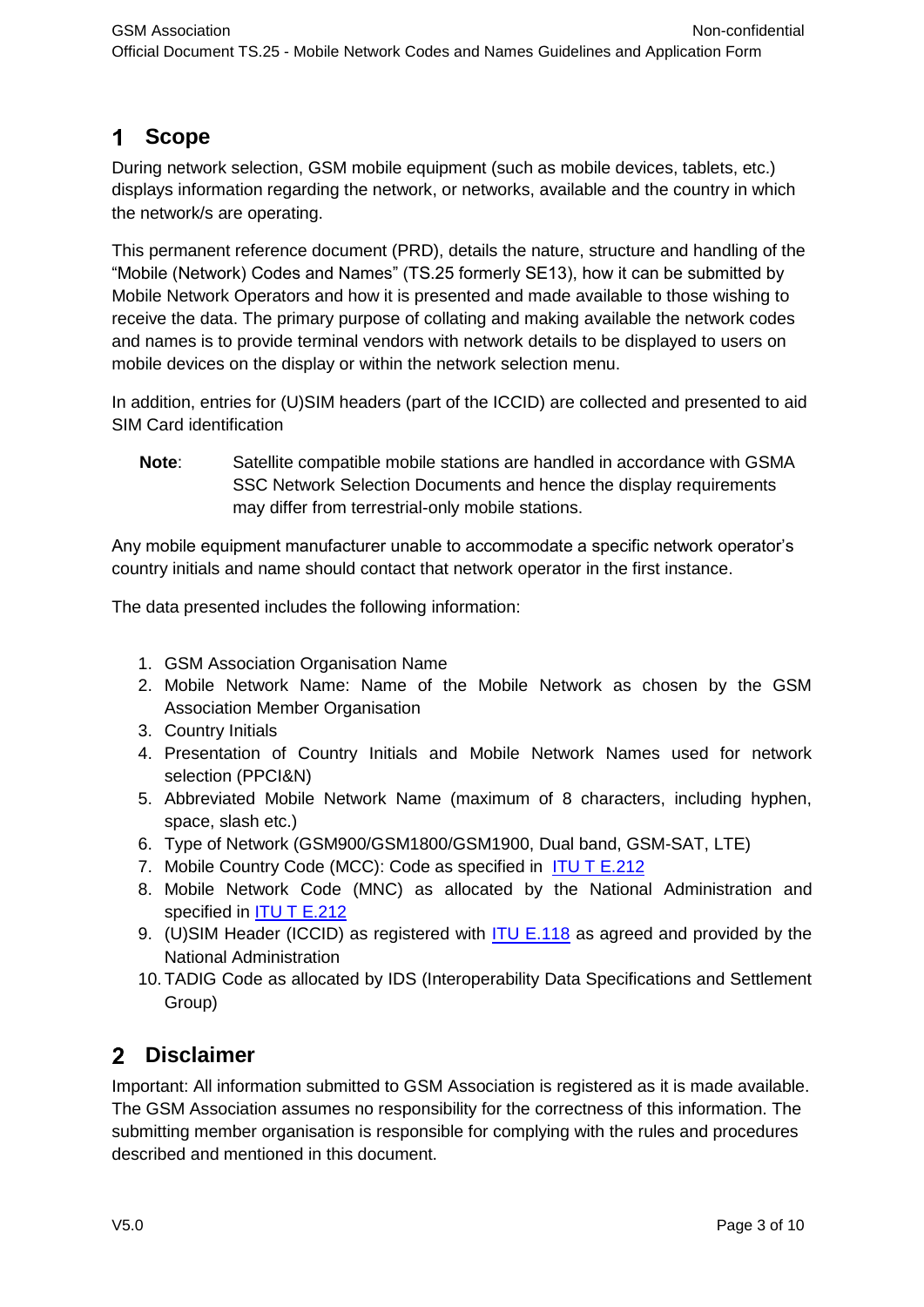#### <span id="page-3-0"></span> $3<sup>1</sup>$ **Registration Process**

The GSMA hosts the "mobile network codes and names" data and when a member wishes to provide and register new or updated information, they should complete the Input Form Template in Section 3.1, using the guidance provided in this document (see section 4) and submit this information to the email address [networkcodesandnames@gsma.com](mailto:networkcodesandnames@gsma.com)

The information received, will be processed within two weeks and updates will be provided to members that have subscribed to the mailing list to which updates are sent. To receive the latest updated TS.25 database please contact [networkcodesandnames@gsma.com](mailto:networkcodesandnames@gsma.com) or view it under the tab, Roaming > Mobile Network Codes and Names or click [here](https://infocentre2.gsma.com/roaming/SE13/Pages/default.aspx) to view.

#### <span id="page-3-1"></span> $3.1$ **Input Form**

| <b>CONTACT INFORMATION</b> |                               |  |  |  |  |  |  |  |
|----------------------------|-------------------------------|--|--|--|--|--|--|--|
| Send to                    | networkcodesandnames@gsma.com |  |  |  |  |  |  |  |
| <b>Name</b>                |                               |  |  |  |  |  |  |  |
| <b>Company</b>             |                               |  |  |  |  |  |  |  |
| <b>Email</b>               |                               |  |  |  |  |  |  |  |
| <b>Phone</b>               |                               |  |  |  |  |  |  |  |
| Date sent                  |                               |  |  |  |  |  |  |  |

|     | Country Organisation | <b>TADIG</b><br>Code | <b>Network</b>              | <b>PPCI&amp;N</b> | Abrev. Net.<br><b>Name</b> | Net.<br><b>Type</b> |     |     | MCC MNC (U) SIM Header |
|-----|----------------------|----------------------|-----------------------------|-------------------|----------------------------|---------------------|-----|-----|------------------------|
| AAA | Ex Operator          |                      | NLDKW   Ex Operator Example |                   | Example                    | <b>GSM 700</b>      | 123 | 456 | 89XXXX                 |
|     |                      |                      |                             |                   |                            |                     |     |     |                        |
|     |                      |                      |                             |                   |                            |                     |     |     |                        |
|     |                      |                      |                             |                   |                            |                     |     |     |                        |

#### <span id="page-3-2"></span> $\overline{\mathbf{4}}$ **Application Form Guidance**

**Important**: All information submitted to GSM Association is registered as it is made available. The GSM Association assumes no responsibility for the correctness of this information. The submitting member organisation is responsible for complying with the rules and procedures described and mentioned in this document.

This data is available from the GSM Association. However, it is not guaranteed that device manufacturers will always use the most current data registered with GSMA.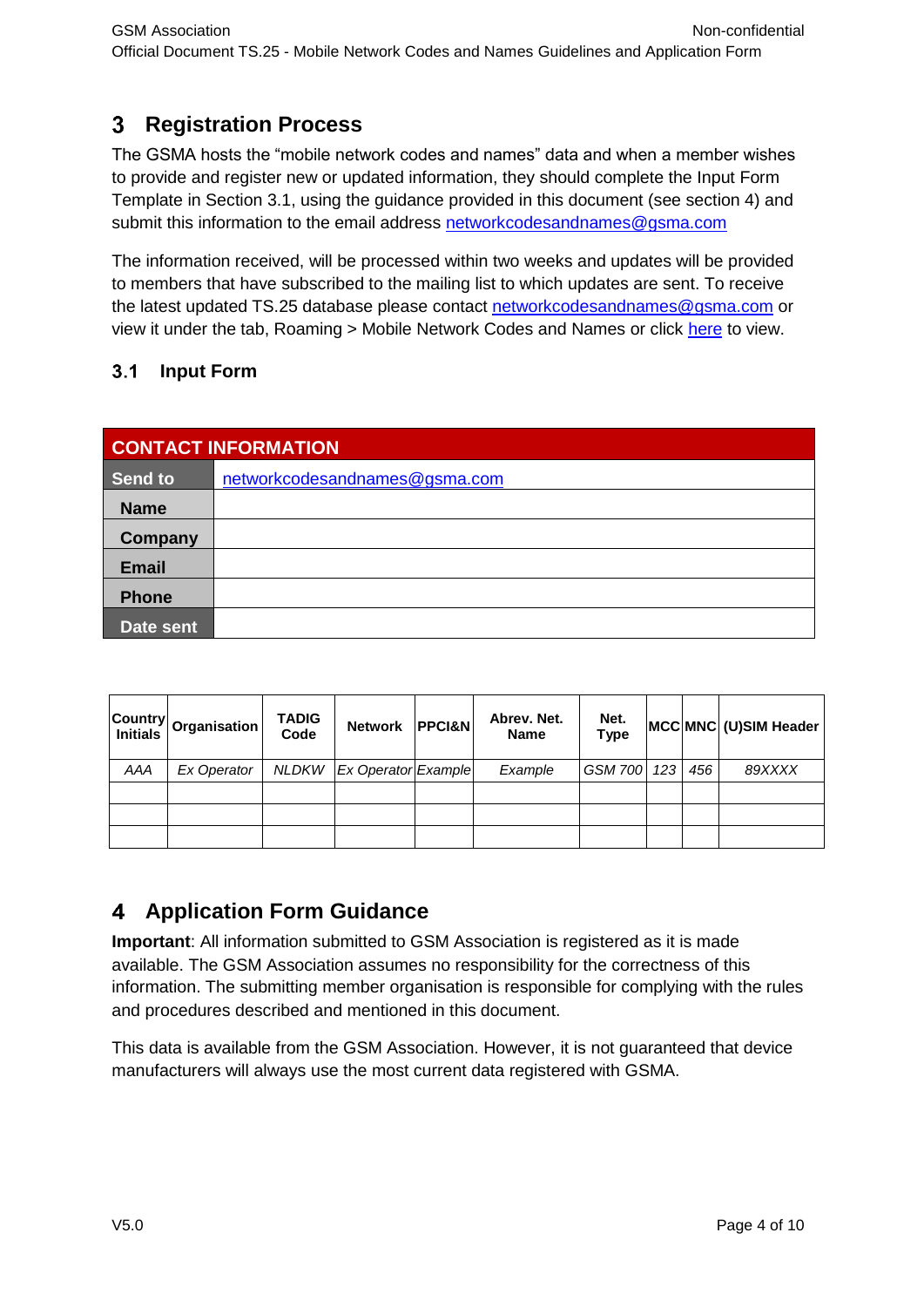#### <span id="page-4-0"></span> $4.1$ **Country Initials**

Please use the internationally recognised ISO three digit country initials for unambiguous identification of each country in the table:

[http://www.nationsonline.org/oneworld/country\\_code\\_list.htm](http://www.nationsonline.org/oneworld/country_code_list.htm)

**Note:** This information is not required for GSM-Satellite Operators.

### <span id="page-4-1"></span>**GSM Association Organisation Name**

Please use the company name as registered with the GSM Association.

### <span id="page-4-2"></span>**TADIG Code**

A new recent addition to the TS.25 database is the TADIG Code (allocated by IDS (Interoperability Data Specifications and Settlement Group), formerly known as the TADIG (Transferred Account Data Interchange Group).

The TADIG Code consists of two fields, with a total length of five characters consisting of a three-character country code and a two-character operator/company identifier for example NLDKW

See GSMA PRD TD.13 TADIG Code Naming Conventions for further information contact [td13@gsma.com.](mailto:td13@gsma.com)

#### <span id="page-4-3"></span>4.4 **Mobile Network Name (Network)**

Please provide the official name of the network.

**Note:** This name may be identical to the GSM Association Organisation Name or may complement the official company name, e.g. when a licence is acquired. This name will not appear on the mobile station's display. Instead, the mobile station will display either the Presentation of Country Initials and Mobile Network Name or the Abbreviated Name.

### <span id="page-4-4"></span>**Presentation of Country Initials and Mobile Network Name (PPCI&N)**

Please provide the complete network name with country initials (country initials optional) as it should appear on the mobile device's display ("alpha tag") or network selection menu.

The display space on some mobile devices and within network selection menus may be limited, therefore, operators are advised to use a short name. This name may or may not be the same name as the full official Mobile Network Name. The full Mobile Network Name should be displayed on all devices, but due to the limitation of the screen size of some devices, there may not be enough room to display the full Mobile Network Name. In these devices the Abbreviated Mobile Network Name will be used which has an eight character limit, see section Abbreviated Mobile Network Name below for more details.

It is recommended to use the Presentation of Country Initials and Mobile Network Name in cases where more network information is relevant and should be presented to the user, e.g. network selection and to use the Abbreviated Mobile Network Name where the display space is limited e.g. on small home screens.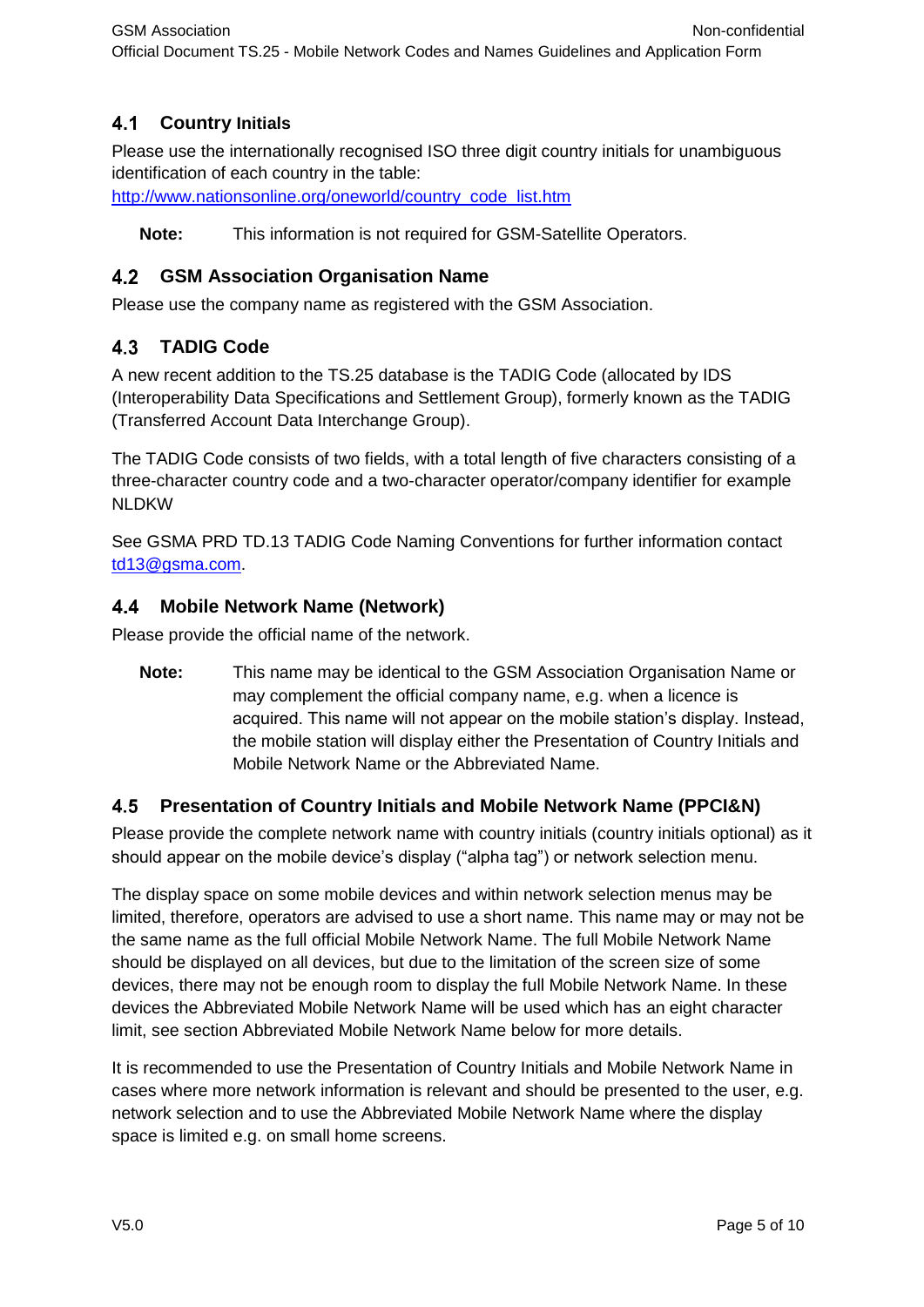#### <span id="page-5-0"></span> $4.6$ **Abbreviated Network Name**

Please provide the Abbreviated Mobile Network Name to be displayed on the mobile device's display (as an alternative to the Presentation of Country Initials and Mobile Network Name defined in 4.4) when the device is registered to a mobile network.

The Abbreviated Mobile Network Name SHOULD be the same for all Network Type entries for an operator.

**Note:** The Abbreviated Mobile Network Name SHALL NOT exceed the maximum length of eight (8) characters (including hyphen, space, slash etc.) otherwise mobile manufacturers may create their own short name, which will inevitably lead to inconsistency in the presentation of the network details.. Capital characters SHALL be indicated as such.

#### <span id="page-5-1"></span> $4.7$ **Type of Network (Net Type)**

Please indicate what technology and frequency band is used by the network.

These instructions assume that operators register only one network type per data/line entry although they may have acquired licenses for more network types. When GSM or 3GSM multi-frequency operations are separated for marketing purposes companies may decide to still use the same network names for display. Dual band operations can make use only of one network name for display purposes.

#### <span id="page-5-2"></span> $4.7.1$ **GSM**

Specify the Frequency Band of operation

#### <span id="page-5-3"></span> $4.7.2$ **Recommended format: GSM-SAT**

Operators should specify if they operate a GSM-SAT network.

#### <span id="page-5-4"></span> $4.7.3$ **Recommended format: WCDMA Technology**

Specify the frequency bands of operation.

Recommended format: *3G 900, 3G 1700*

### <span id="page-5-5"></span>4.7.4 LTE

Specify the frequency bands of operation and FDD vs TDD.

#### <span id="page-5-6"></span> $4.7.5$ **Recommended format: TD-SCDMA**

Specify the frequency bands of operation.

Recommended format: *TD-SCDMA 1900*

#### <span id="page-5-7"></span> $4.7.6$ **Non-GSM Technology - Frequency Band**

State technology and specify the frequency band of operation.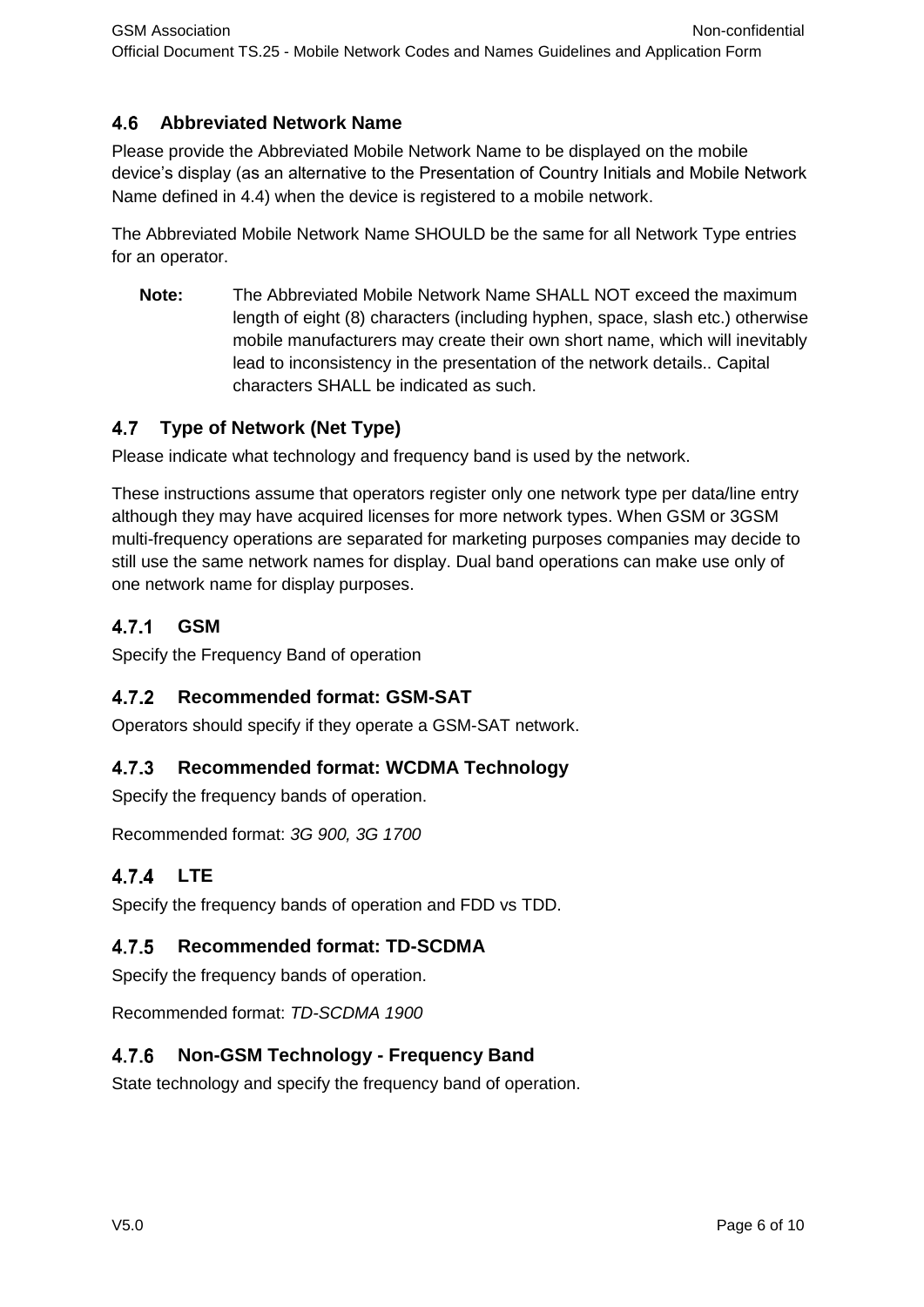#### <span id="page-6-0"></span>4.8 **Mobile Country Code (MCC)**

Please provide the Mobile Country Code (MCC) as assigned by the ITU in [E.212.](https://infocentre2.gsma.com/gp/wg/TS/OfficialDocuments/TS.25%20Mobile%20Network%20Codes%20and%20Names%20Guidelines%20and%20Application%20Form%20v5.0%20(Current)/TS.25%20v5.0.docx#_Toc356919414) The Mobile Country Code is used in combination with the Mobile Network Code to uniquely identify the country of domicile of the mobile station.

**Note:** A MCC consists of three digits.

#### <span id="page-6-1"></span>4.9 **Mobile Network Code (MNC)**

Please provide a Mobile Network Code (MNC) as allocated by the national regulator and notified to the ITU and listed in  $E.212$ . The Mobile Network code is used to uniquely identify the home public land mobile network to the user on the mobile device display when it is connected to the network. .

**Note**: Mobile Network Codes consist of two or three digits.

**Note**: Please ensure the Mobile Network Code is registered with the ITU.

### <span id="page-6-2"></span>**(U)SIM Header**

The (U)SIM Header is part of the (U)SIM Serial Number ((ICCID (Integrated Circuit Card IDentification)), typically printed on the (U)SIM and stored in its memory.



### **Figure 1: Charge card numbering system (Source: E.118 ITU (05/2006))**

As indicated in above Figure, the ICCID specifies a maximum of 19 digits, the first six or seven digits comprises of the SIM header. The remaining digits of the ICCID are the individual serial number, ending in a check digit.

### <span id="page-6-3"></span>**Syntax of the (U)SIM Header**

*The SIM Header should consist of six or no more than seven digits, comprised as follows:*

- a) Always 89
- b) An Assigned Country Code (one to three digits) [ITU-T E.164](https://infocentre2.gsma.com/gp/wg/TS/OfficialDocuments/TS.25%20Mobile%20Network%20Codes%20and%20Names%20Guidelines%20and%20Application%20Form%20v5.0%20(Current)/TS.25%20v5.0.docx#_Toc356919414)
- c) An Issuer Identifier Number (two or three digits) [ITU-T E118](https://infocentre2.gsma.com/gp/wg/TS/OfficialDocuments/TS.25%20Mobile%20Network%20Codes%20and%20Names%20Guidelines%20and%20Application%20Form%20v5.0%20(Current)/TS.25%20v5.0.docx#_Toc356919414)

Generally, the Issuer Identifier Number is allocated by the national administration in an operator's country. The issuer identifier numbers are normally used to distinguish between multiple issuers within a country. However, these numbers may also be used to distinguish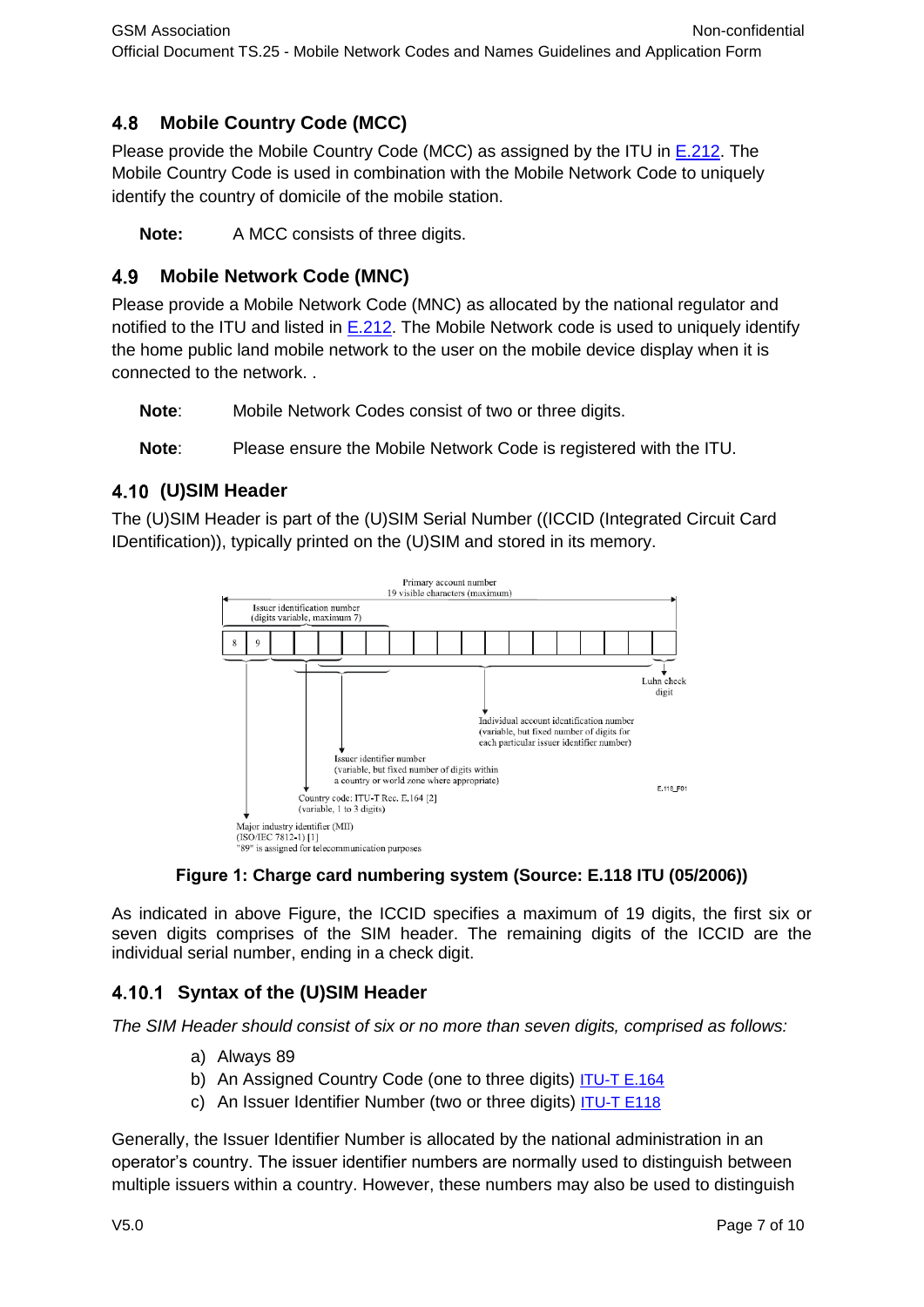individual countries sharing the same country code (as defined in  $E.164$ ) or, if appropriate, to distinguish both countries and issuers.

**Note:** Please ensure that the (U)SIM Header is registered with the ITU and strictly complies with the procedure indicated in [E.118.](http://www.itu.int/pub/T-SP-E.118-2012) Otherwise network operators could experience financial and operational damage including regulatory demands for withdrawal of issued (U)SIMs.

# <span id="page-7-0"></span>**Data Syntax Rules**

#### <span id="page-7-1"></span> $5.1$ **Character Encoding**

All fields in the database are stored in UTF-8, subject to any further limitations/exclusions below.

### <span id="page-7-2"></span>**Rules for the creation of the data in all fields**

In order to improve the data with the TS.25 Database the following rules are implemented. These rules must be followed by all users of the TS.25 Database when completing their entries.

#### <span id="page-7-3"></span> $5.2.1$ **Mandatory Syntax Checks**

The TS.25 Database will check for syntax errors in new entries, this will be applied to all new entries or updates to existing entries.

### **Blank / White space**

- No entry SHALL contain leading or trailing spaces
- No entry SHALL contain 2 (or more) consecutive spaces

### **Forbidden Symbols**

No entry SHALL contain any of the following symbols:



• The following is a list of symbols that can be used as a single entry which is then followed by a letter Aa to Zz, or number 0 to 9. Two or more consecutive symbols as listed below are not allowed. Combinations of symbols from the list below are also not allowed.

No entry SHALL end with any of the following symbols:

|--|

No entry SHALL start with any of the following symbols: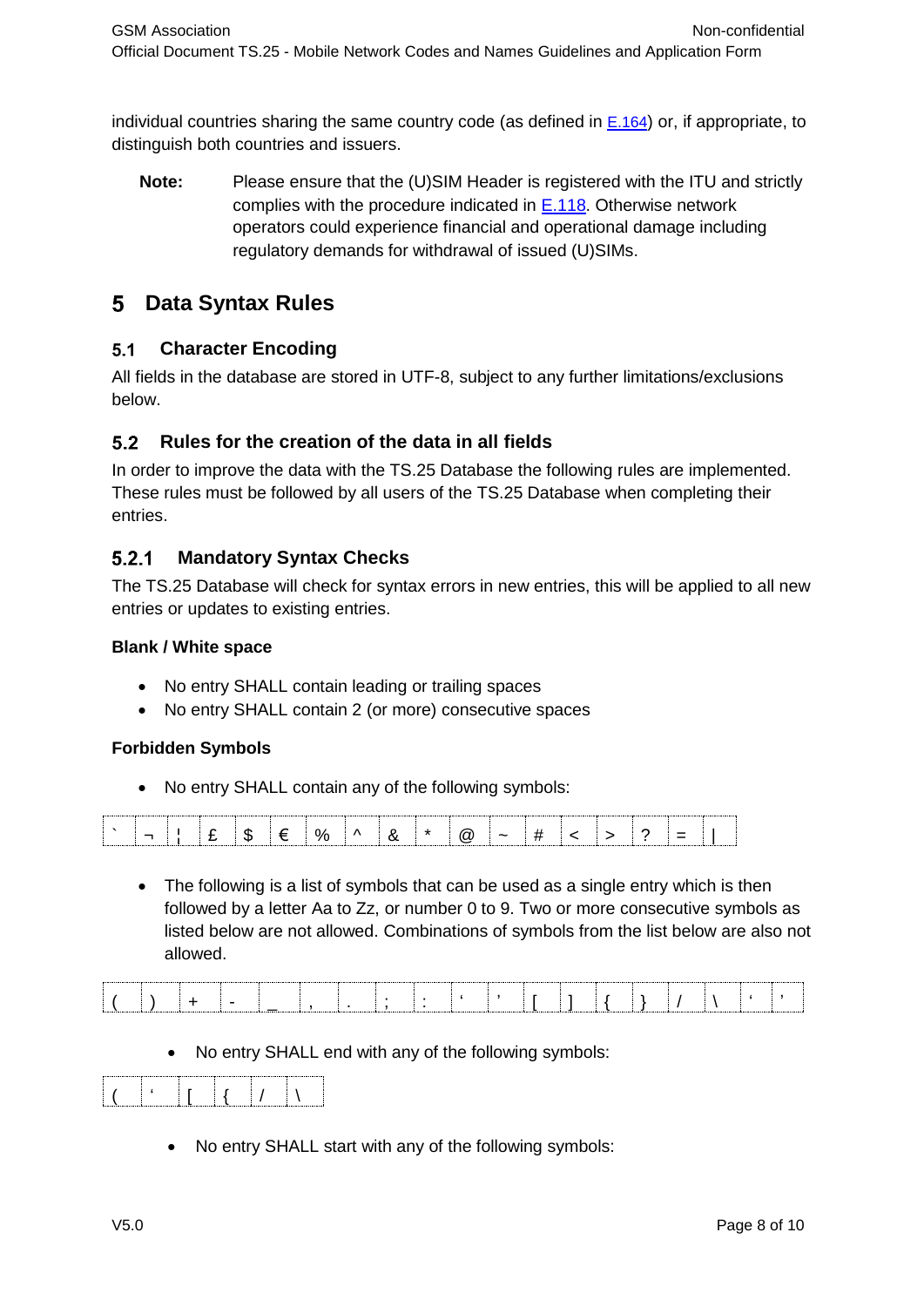# <span id="page-8-0"></span>**ITU Reference Documents & Contact Information**

| <b>Document Number</b> | <b>Title and Reference</b>                                                                                                                                                                                  |
|------------------------|-------------------------------------------------------------------------------------------------------------------------------------------------------------------------------------------------------------|
| E.212                  | Mobile network codes (MNC) for the international Identification plan for<br>public networks and subscriptions (according to recommendation ITU-T<br>E.212 (05/2008))                                        |
| E.118                  | Identifier Number<br>(III)<br>International<br>List<br>for<br>the<br>Issuer<br>οf<br>Telecommunication<br>(in<br><b>ITU-T</b><br>Charge Card<br>accordance<br>with<br>recommendation ITU-T E.118 (05/2006)) |
| E.164                  | List of recommendation ITU-T E.164 Assigned Country Codes                                                                                                                                                   |

Address: International Télécommunication Union Télécommunication Standardization Bureau Place Des Nations CH - 1211 Genève 20 **Switzerland** Tel: +41 22 730 5211

Please contact the ITU offices for the relevant application form(s) <http://www.itu.int/en/about/Pages/contact.aspx>